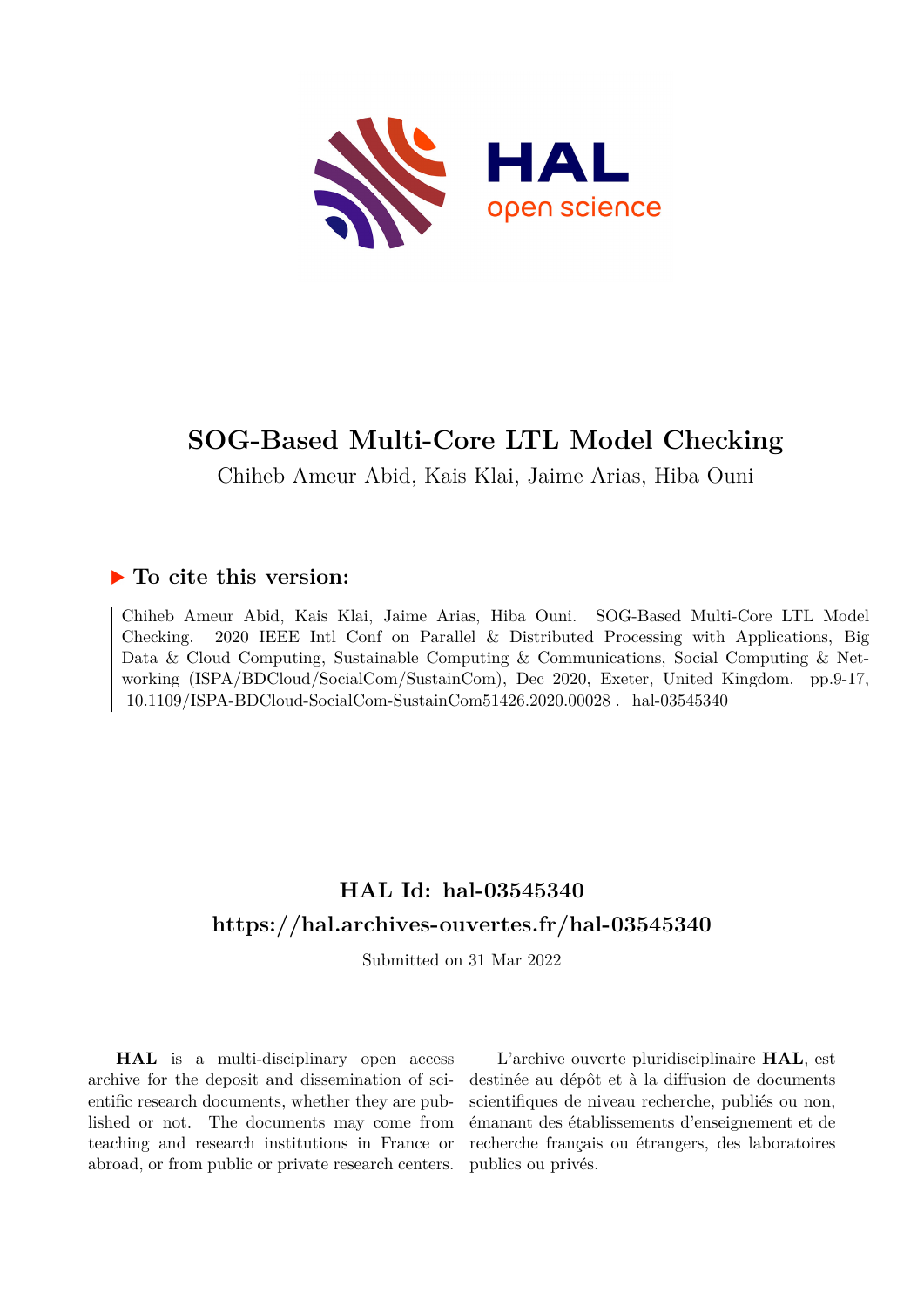# SOG-Based Multi-Core LTL Model Checking

1 st Chiheb Ameur Abid *Mediatron Lab SupCom, University of Carthage Tunis, Tunisia* chiheb.abid@fst.utm.tn

3 rd Jaime Arias *LIPN, CNRS UMR 7030 University Sorbonne Paris North France* arias@lipn.univ-paris13.fr

*Abstract*—The model checking is one of the major techniques used in the formal verification. This technique builds on an automatic procedure that takes a model  $M$  of a system and a formula  $\varphi$  expressing a temporal property, and decides whether the system satisfies the property (denoted by  $M \models \varphi$ ). The model checking technique is based on an exhaustive exploration of the state space of the system and, thus suffers from the state space explosion problem: it can happen that the verification process stops because of lack of time or space. Among the existing solutions to tackle this problem the Symbolic Observation Graph (SOG) has been proposed as a reduced representation of the reachability graph preserving linear temporal logic properties (LTL) i.e. checking an LTL property on the SOG is equivalent to check it on the original state space. The parallel construction of the SOG could increase the speedup and scalability of model checking. In this paper, we propose a new model checking algorithm built on a parallel construction of the SOG. The SOG is adapted to allow the preservation of both state and event-based LTL formulae i.e., the atomic propositions involved in the formula to be checked could be either state-based or event-based propositions. We implemented the proposed model checking algorithm within a C++ prototype and compared our preliminary results with the state of the art model checkers.

*Index Terms*—Parallel model checking, Temporal Logic, Decision Diagrams.

## I. INTRODUCTION

Model checking [1] is a powerful formal verification method that can be used to improve the safety of concurrent systems. Given a formal specification, model checking algorithms analyze the system behavior by constructing/checking the whole reachable state space. The reachable state space is traversed to find error states that violate safety properties, or to find cyclic paths on which no progress is made as counterexamples for liveness properties. This technique builds on an automatic procedure that takes a model M of a system and a formula  $\varphi$  expressing a temporal property, and decides whether the system satisfies the property (denoted by  $M \models \varphi$ ). The automata-based LTL verification decision procedure is reduced to the emptiness check of a synchronized product between two automata  $A_M$  and  $A_{\neg\varphi}$ , denoted by  $A_M \times A_{\neg\varphi}$ .  $A_M$ represents the state space of the system and  $A_{\neg\varphi}$  represents the automaton of the negation of the formula  $\varphi$  to be verified (i.e. accepting all the words that do not satisfy  $\varphi$ ). Since

2 nd Kais Klai *LIPN, CNRS UMR 7030 University Sorbonne Paris North France* kais.klai@lipn.univ-paris13.fr

4 th Hiba Ouni *LIPN, CNRS UMR 7030 University Sorbonne Paris North France* hiba.ouni@lipn.univ-paris13.fr

 $A_M \times A_{\neg \varphi}$  accepts all system's executions that do not satisfy  $\varphi$ , its emptiness implies that all system's executions satisfy  $\varphi$ . Otherwise, any execution accepted by  $A_M \times A_{\neg\varphi}$  represents a counter-example allowing the designer to refine his model and re-launch the model checking procedure.

The main limitation of model checking technique is the well-known problem of combinatorial state space explosion [2]. Indeed, the size of the state space of a given system grows exponentially with the number of its components. In practice, it can happen that the verification process stops because of lack of time or space. Several approaches have been proposed to cope with the state space explosion problem in order to get a manageable state space and to improve the scalability of the model checking. These approaches can roughly be classified in two large families, namely *explicit* and *symbolic* approaches.

Explicit model checking approaches explore an explicit representation of the synchronized product graph. A common optimisation builds the graph on-the-fly as required by the emptiness check algorithm: the construction stops as soon as a counterexample is found (e.g., [3]–[5]). *Partial order reduction* (e.g., [6]–[8]) is a reduction technique exploiting independence system's actions to discard unnecessary parts. Another source of optimisation is to take advantage of stuttering equivalence between paths in the state space graph when verifying a stuttering-invariant property [9]: this has been done either by ignoring some paths in the state space graph [10], or by representing the property using a *testing automaton* [11]. To our knowledge, all these solutions require dedicated algorithms to check the emptiness of the product graph.

Symbolic model checking tackles the state space explosion problem by representing the product automaton symbolically, usually by means of decision diagrams (a concise way to represent large sets or relations, e.g., BDDs [12], MDDs [13]). Various symbolic algorithms exist to verify LTL using fixpoint computations (see [14], [15] for comparisons and [16] for the clarity of the presentation). As-is, such approaches do not mix well with partial order, stuttering invariant reductions and onthe-fly emptiness check.

However, explicit and symbolic approaches are not exclusive, some combinations have already been studied [17]–[20]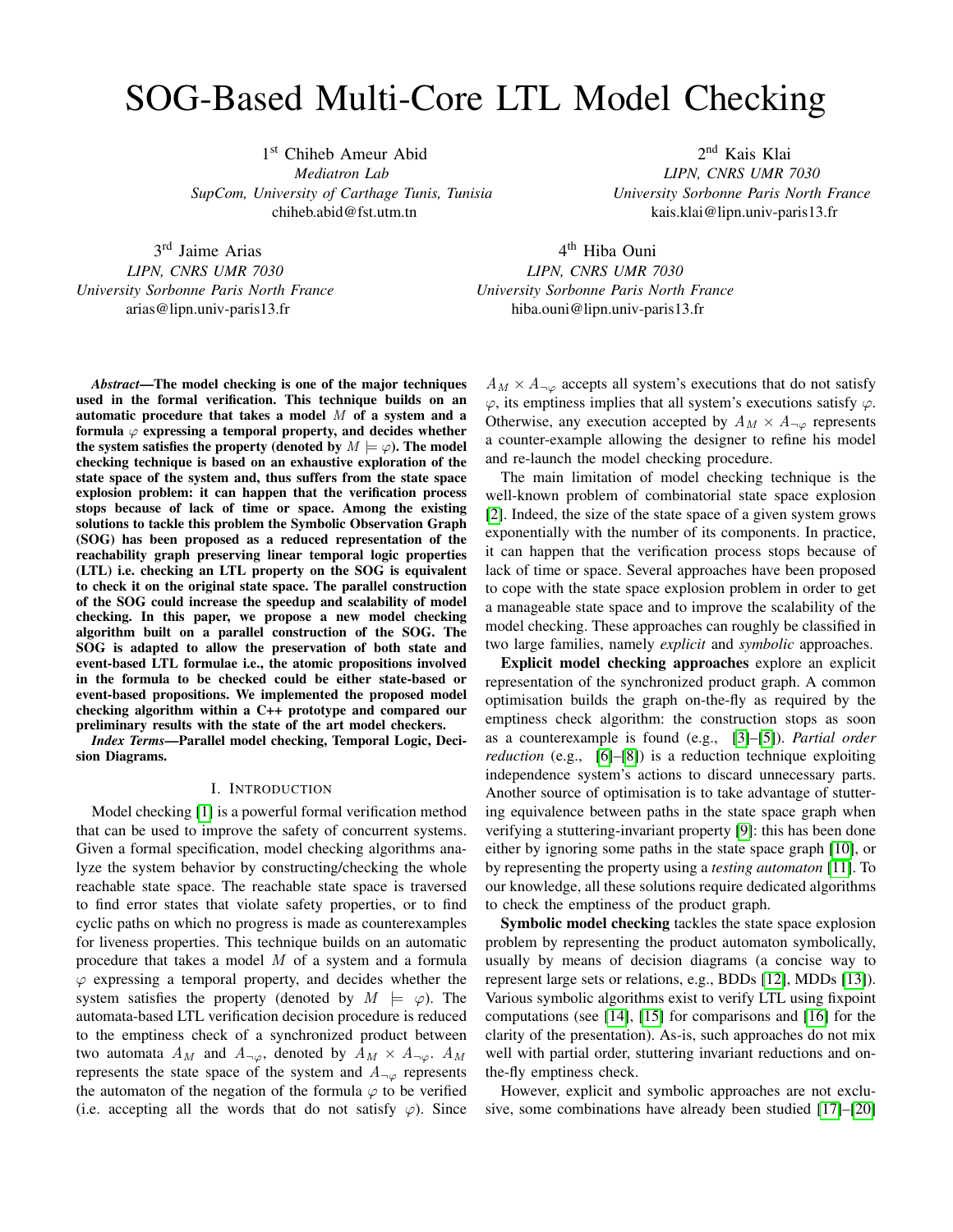to get the best of both worlds. They are referred to as hybrid approaches. Most of these approaches consist in replacing the state space of the system by an explicit graph where each node contains sets of states, that is an abstraction of the system graph preserving properties of the original system.

In addition to techniques for reduction and compression, parallel and distributed-memory processing can be used [21]. The use of distributed processing increases the speedup and scalability of model checking by exploiting the cumulative computational power and memory of a cluster of computers. Such approaches have been studied in various contexts leading to different proposed solutions for both symbolic and explicit model checking (e.g [21]–[25]).

In this paper, we propose a parallel model checking technique based on the Symbolic Observation Graph (SOG). The SOG is an abstraction of the reachability state graph of concurrent systems [18], [20]. A SOG is a graph whose construction is guided by a set of *observable* atomic propositions involved in a linear time temporal formula. These atomic propositions can represent events or actions (event-based SOG [18]) or state-based properties (state-based SOG [20]). The nodes of a SOG are aggregates hiding a set of local states which are equivalent with respect to the observable atomic propositions, and are compactly encoded using Binary Decision Diagram techniques (BDDs) [12]. The arcs of an event-based SOG are exclusively labeled with observable actions. It has been proven that both event and state-based SOGs preserve *stutter-invariant* LTL formulae ( [18], [20]).

In previous works, we have investigated different approaches to parallelize the SOG construction using different algorithms to benefit from additional speedups and performance improvement in execution time and memory saving [26]–[29]. The key idea of our approaches is to build simultaneously several nodes (aggregates) of the symbolic graph.

In this paper, we exploit the strengths of the parallel exploration/construction of the SOG to design a parallel model checking, where both event- and state-based properties can be expressed, combined, and verified. Instead of composing the whole system with the Büchi automaton of the negation of the formula to be checked, we perform the synchronization of the automaton with an abstraction of the original reachability system's graph: an event/state-based SOG.

The event-based and state-based semantics are interchangeable: an event can be encoded as a change in state variables, and likewise one can equip a state with different events to reflect different values of its internal variables. However, converting from one representation to the other often leads to a significant enlargement of the state space. Typically, eventbased semantics is adopted to compare systems according to some equivalence or pre-order relation (e.g. [30], [31]), while state-based semantics is more suitable to model-checking approaches [32]. Combining both semantics allows to express properties in a compact and intuitive manner.

In practice, due to the small number of atomic propositions in a typical LTL formula, the SOG has a very moderate size. Previous works have shown that the SOG-based approach is an interesting alternative for LTL model checking outperforming (in general) both explicit and purely symbolic verification approaches ( [18], [20], [33], [34]).

In this paper, we propose model checking algorithms built on our parallel construction of the SOG. The main contributions of this paper are:

- The proposal of a parallel on-the-fly LTL model checker (PMC-SOG) based on parallel construction of the SOG.
- The extension of the SOG definition to handle both eventand state-based LTL properties.
- The design and evaluation of PMC-SOG.

The paper is structured as follows: First, we present the necessary formalisms, basic preliminaries and notations in Section II. Then, in Section III, we introduce the event and state-based SOG. Section IV describes the main contribution of the paper: a multi-core model checker based on the parallel construction of an event- and state-based SOG. The proposed approach is evaluated and compared to other related works in Section VI. Finally, Section VII is dedicated to conclusion and perspectives.

## II. PRELIMINARIES

This section is dedicated to the definition of some relevant concepts and to the presentation of useful notations.

## *A. Labeled Kripke Structures and Hybrid LTL*

In this paper, we consider hybrid LTL formulae where both state- and event-based atomic propositions can occur. In consequence, we choose to represent the semantics (behavior) of a system by a *Labeled Kripke Structure* (LKS for short).

*Definition 1 (Labeled Kripke structure):* Let AP be a finite set of atomic propositions and let Act be a set of actions. An *LKS* over AP is a 5-tuple  $\langle \Gamma, Act, L, \rightarrow, s_0 \rangle$  where:

- Γ is a finite set of *states* ;
- $L: \Gamma \to 2^{AP}$  is a labeling (or interpretation) function;
- $\bullet \ \rightarrow \subseteq \Gamma \times Act \times \Gamma$  is a *transition relation*;
- $s_0 \in \Gamma$  is the *initial state*.

*Definition 2 (Hybrid LTL):* Given a set of atomic propositions  $AP$  and a set of actions  $Act$ , an LTL formula is defined inductively as follows:

- each member of  $AP \cup Act$  is a formula,
- if  $\phi$  and  $\psi$  are LTL formulae, so are  $\neg \phi$ ,  $\phi \lor \psi$ ,  $X\phi$  and  $\phi U \psi$ .

Other temporal operators e.g.,  $F$  (eventually) and  $G$  (always) can be derived as follows:  $F\phi = true \cup \phi$  and  $G\phi = \neg F \neg \phi$ .

An interpretation of an LTL formula is an infinite run  $w =$  $x_0x_1x_2...$  (of some LKS), assigning to each state a set of atomic propositions and a set of actions that are satisfied within that state. An atomic proposition  $p \in AP$  is satisfied by a state  $s_i$  if it belongs to its label (i.e.,  $L(s_i)$ ) while an action  $a \in Act$ is said to be satisfied within a state  $s_i$  if it occurs from this state in w (i.e.,  $(s_i, a, s_{i+1}) \in \rightarrow$ ). In our case (interleaving model of concurrency), where a single action can occur at a time, at most one action can be assigned to a state of a run. We write  $w^i$  for the suffix of w starting from  $x_i$  and  $p \in x_i$ ,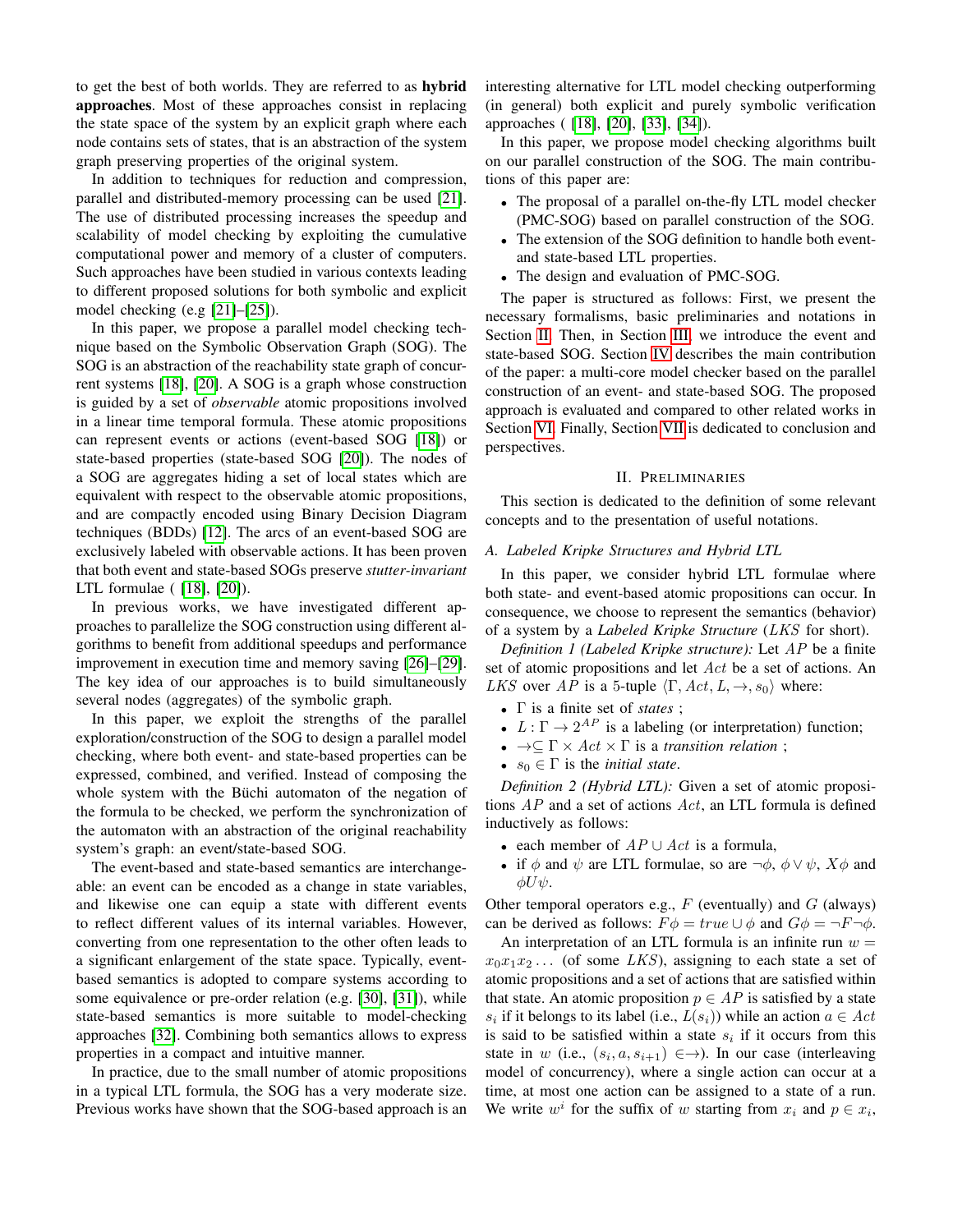for  $p \in AP \cup Act$ , when p is satisfied by  $x_i$ . The hybrid LTL semantics is then defined inductively as follows:

- $w \models p$  iff  $p \in x_0$ , for  $p \in AP \cup Act$ ,
- $w \models \phi \lor \psi$  iff  $w \models \phi$  or  $w \models \psi$ ,
- $w \models \neg \phi$  iff not  $w \models \phi$ ,
- $w \models X\phi$  iff  $w^1 \models \phi$ , and

•  $w \models \phi U \psi$  iff  $\exists i \geq 1$ ;  $w^i \models \psi$  and  $\forall 1 \leq j < i$ ,  $w^j \models \phi$ . An LKS K satisfies an LTL formula  $\varphi$ , denoted by  $K \models \varphi$ iff all its runs satisfy  $\varphi$ .

It is well known that LTL formulae without the *next operator* (X) are invariant under the so-called *stuttering equivalence* [35]. We use this equivalence relation to prove that event- and state-based SOGs preserves  $LTL \setminus X$  properties. Stuttering occurs when the same atomic propositions hold on two or more consecutive states of a given path.

## III. EVENT AND STATE-BASED SOG

We propose to adapt the symbolic observation graphs [18] in order to abstract systems' behavior while preserving hybrid LTL formulae. The Symbolic Observation Graph [18], [20], [36] is an abstraction of the reachability graph of concurrent systems. The construction of a SOG is guided by the set of atomic propositions occurring in the LTL formula to be checked. Such atomic propositions are called *observed* while the others are *unobserved*. Nodes of the SOG are called *aggregates*, each of them is a set of states encoded efficiently using decision diagram techniques. Despite the exponential theoretical complexity of the size of a SOG (a single state can belong to several aggregates), its size is much more reduced than the original reachability graph. The difference between the event- and the state-based versions of the SOG ( [18] and [20], [36] respectively) is the aggregation criterion. In event-based version, observed atomic proposition correspond to some actions of the system and an aggregate contains states that are connected by unobserved actions. In state-based version, observed atomic propositions are Boolean state-based conditions and an aggregate regroups states with the same truth values of the observed atomic propositions.

In this section, we propose to define an event-state based SOG preserving hybrid LTL formulae (i.e., both state and action-based atomic propositions can be used within a same formula). The modeling framework consists of Labeled Kripke structures  $(LKS)$ . The construction of the SOG depends on a set of actions Act and state variables appearing as atomic propositions AP involved by the formula to be checked.

## *A. Revisiting SOG for Hybrid LTL*

The adaption of the SOG to hybrid LTL leads to a new aggregation criterium: (1) two states belonging to a same aggregate have necessarily the same truth values of the statebased atomic propositions of the formula,  $(2)$  For any state s in the aggregate, any state  $s'$ , having the same truth values of the atomic propositions as  $s$ , and being reachable from  $s$  by the occurrence of an unobserved action, belongs necessarily to the same aggregate, and  $(3)$  for any state s in the aggregate, any state  $s'$  which is reachable from  $s$  by the occurrence of an observed action is necessarily not a member of the same aggregate (even if it has the same label as s), unless it is reachable from an other state  $s''$  of the aggregate by unobserved action.

*Definition 3 (Event-state based aggregate):* Let  $K =$  $\langle \Gamma, Act, L, \rightarrow, s_0 \rangle$  be an LKS over a set of atomic propositions AP and let  $Obs \subseteq Act$  be a set of observed actions of K. An aggregate a of K w.r.t. Obs is a triplet  $\langle S, d, l \rangle$ satisfying:

• 
$$
S \subseteq \Gamma
$$
 where:

- $\forall s, s' \in S, L(s) = L(s');$  $- \forall s \in S, (\exists (s', u) \in \Gamma \times (Act \setminus Obs) \mid L(s') =$  $L(s) \wedge s \xrightarrow{\hat{u}} s' \Rightarrow s' \in S;$  $- \forall s \in S, (\exists (s', o) \in \Gamma \times Obs \mid s \stackrel{o}{\rightarrow} s') \land (\not\exists (s'', u) \in$  $S \times (Act \setminus Obs) | L(s'') = L(s') \wedge s'' \stackrel{u \to s'}{\rightarrow} s' \neq$ S.
- $d \in \{true, false\}; d = true \text{ iff } S \text{ contains a dead state.}$
- $l \in \{true, false\}; l = true$  iff S contains an unobserved cycle (i.e., with unobserved actions).

Before defining the event- and state-based SOG, let us introduce the following operations:

•  $SAT_{AP}(S)$ : for a set of states  $S \subseteq \Gamma$  with the same labels (i.e. such that  $L(s) = L(s')$ , for any  $s, s' \in S$ ), returns the set of states that are reachable from any state in  $S$ , by a sequence of unobserved actions and which have the same value of the atomic propositions as S. It is defined as follows:

$$
SAT_{AP}(S) = \{s'' \in \Gamma \mid \exists s \in S, \exists \sigma \in UnObs^*, s \xrightarrow{\sigma} \text{ } s'' \land \forall s' \in \Gamma, \forall \beta \text{ prefix of } \sigma, s \xrightarrow{\beta} s' \Rightarrow L(s) = L(s')\}.
$$

•  $Out(a, t)$ : returns, for an aggregate a and a action t, the set of states outside  $a$  that are reachable from some state in  $a$  by firing  $t$ . It is defined as follows:

$$
Out(a,t) \begin{cases} \{s' \in \Gamma \mid \exists s \in a.S, s \xrightarrow{t} s'\} \; if \; t \in Obs \\ \{s' \in \Gamma \mid \exists s \in a.S, s \xrightarrow{t} s' \land L(s) \neq L(s')\} \\ \; if \; t \in UnObs \end{cases}
$$

•  $Out_\tau(a)$ : returns, for an aggregate a, the set of states whose label is different from the label of any state of  $a$ , and which is reachable from some state in  $a$  by firing unobserved actions. It is defined as follows:  $Q_{\alpha\mu}$   $(a)$ 

$$
Out_{\tau}(a) = \bigcup_{t \in UnObs} Out(a, t).
$$

•  $Part_{AP}(S)$ : returns, for a set of states  $S \subseteq \Gamma$ , the set of subsets of  $S$  that define the smallest partition of  $S$ according to the labeling function  $L$ . It is defined as follows:

 $Part_{AP}: 2^{\Gamma} \longrightarrow 2^{2^{\Gamma}}$ 

 $Part_{AP}(S) = \{S_1, S_2, \ldots, S_n\} \Leftrightarrow S = \bigcup_{i=1}^n S_i \wedge \forall i \in$  ${1..n}, \forall s, s' \in S_i, L(s) = L(s') \land \forall s \in S_i, \forall s' \in$  $S_j, j \neq i, L(s) \neq L(s').$ 

*Definition 4:* Let  $K = \langle \Gamma, Act, L, \rightarrow, s_0 \rangle$  be an LKS over a set of atomic propositions  $AP$  and let  $Obs \subseteq Act$  be a set of observed actions of  $K$ . The SOG associated with  $K$ , over AP and Obs, is an LKS  $\mathcal{G} = \langle A, Obs \cup \{\tau\}, L', \rightarrow', a_0 \rangle$ where:

1) A is a non empty finite set of aggregates satisfying :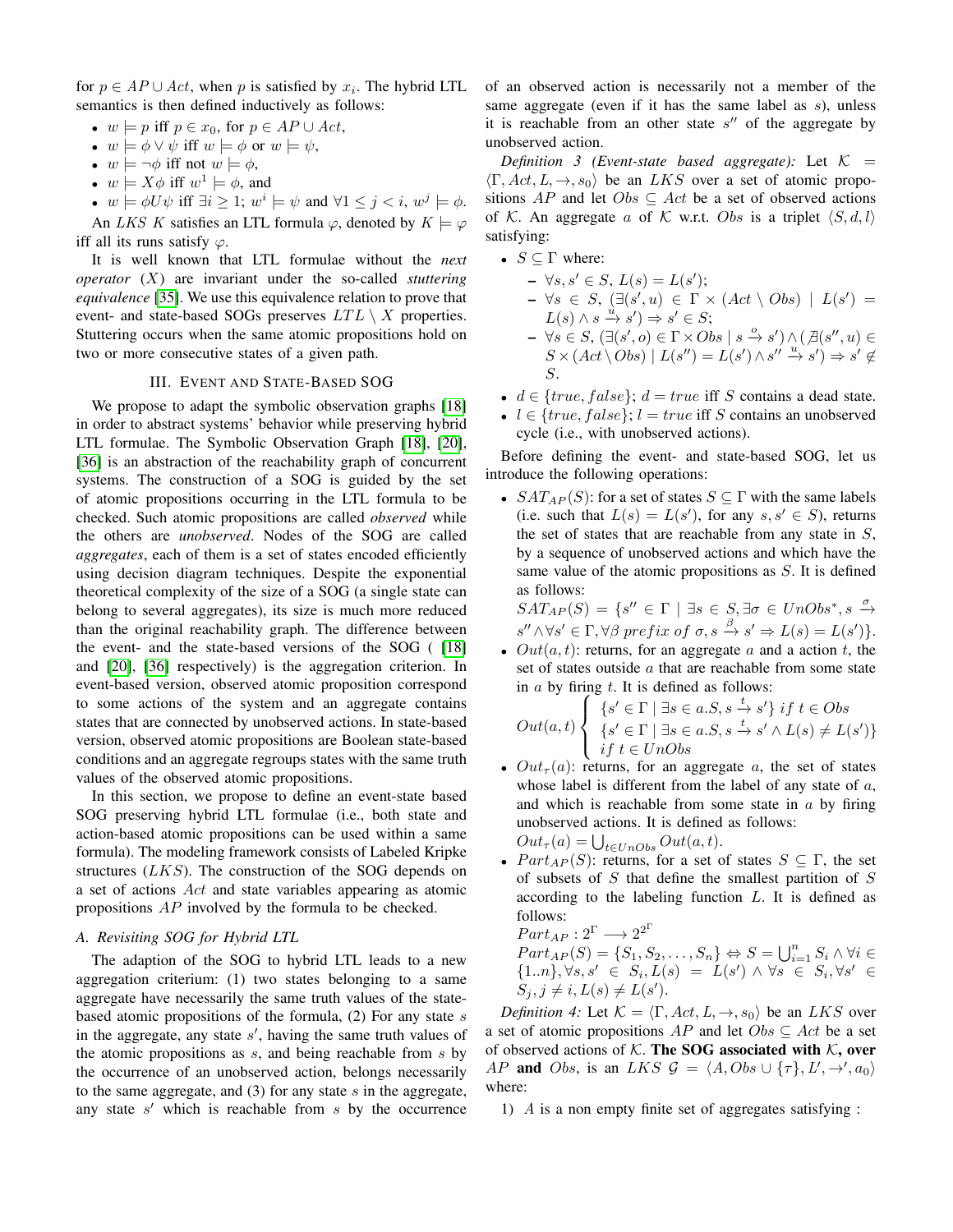



Fig. 1. An LKS and its SOG

- $\forall a \in A, \ \forall t \in Obs, \forall o_i \in Part(Out(a, t)), \exists a' \in$ A s.t.  $a'.S = SAT_{AP}(o_i)$
- $\forall a \in A, \forall o_i \in Part(Out_\tau(a)), \exists a'$  $\in$ A s.t.  $a'.S = SAT_{AP}(o_i)$
- 2)  $L' : A \rightarrow 2^{AP}$  is a labeling (or interpretation) function s.t.  $L'(a) = L(s)$  for  $s \in a.S;$
- 3)  $\rightarrow' \subseteq A \times Act \times A$  is the transition relation where:
	- $((a, t, a') \in \rightarrow') \Leftrightarrow ((t \in Obs) \land (\exists o_i \in$  $Part(Out(a, t))$  s.t.  $SAT_{AP}(o_i) = a')$
	- $((a, \tau, a') \in \rightarrow') \Leftrightarrow (\exists o_i \in Part(Out_{\tau}(a))$  s.t.  $SAT_{AP}(o_i) = a')$
- 4)  $a_0$  is the initial aggregate s.t.  $s_0 \in a_0.S$ .

The finite set of aggregates A of the SOG is defined in a complete manner such that the necessary aggregates are represented. The labeling function associated with a SOG gives to any aggregate the same label as its states. Point (3) defines the transition relation: (1) there exists an arc, labeled with an observed action t (resp.  $\tau$ ), from a to a' iff a' is obtained by saturation (using  $SAT_{AP}$ ) on a set of equally labeled reached states  $Out(a, t)$  (resp.  $Out_{\tau}(a)$ ) by the firing of t (resp. any unobserved action) from  $a.S$ . The last point of Definition 4 characterizes the initial aggregate.

Figure 1(b) illustrates an event-state based SOG corresponding to the LKS of Figure 1(a). The presented SOG consists of 4 aggregates  $\{a_0, a_1, a_2, a_3\}$  and 4 edges. The initial aggregate  $a_0$  is obtained by adding any state reachable from the initial state  $s_0$  of the LKS, by unobserved sequences of actions only, and labeled similarly to  $s_0$ . For this reason, the initial aggregate contains the state  $s_4$ . State  $s_2$ , which is reachable from  $s_0$  by an observed action  $o_1$ , is excluded from  $a_0$  and belongs to  $a_1$ . The same holds for  $s_6$  which is reachable from  $s_4$  by  $o_1$  and belongs to the aggregate  $a_2$ .  $s_3$  (resp.  $s_7$ ) is added to  $a_1$  (resp.  $a_2$ ) since it is reachable from  $s_2$  (resp.  $s_6$ ) by an unobserved action and since it is labeled similarly. Note that one can merge  $a_1$  and  $a_2$  since they have the same label.

According to Definition 4, the SOG associated with an LKS is unique. It can also be non deterministic since, for instance, an aggregate can have several successors with  $\tau$ (when the reached states, by  $\tau$ , have different labels).

#### *B. Checking stuttering invariant properties on SOGs*

The equivalence between checking a given stuttering invariant formula (e.g.,  $LTL\setminus X$  formula) on the new adapted SOG and checking it on the original reachability graph is ensured by the preservation of maximal paths (finite paths leading to a dead state and infinite paths). First, the SOG preserves the observed traces of the corresponding model which allows to preserve infinite runs involving infinitely often observed transitions. Then, the truth value of the state-based atomic propositions occurring in the formulae are visible on the SOG by labeling each aggregate with the atomic propositions labeling (all) its states. Finally, the  $d$  and  $l$  attributes of each aggregate allow to detect deadlocks and livelocks (unobserved cycles) respectively. Note that the detection of the existence of dead states and cycles inside an aggregate is performed using symbolic operations (set operations) only.

In conclusion, the following result establishes that an LKS satisfies an  $LTL \setminus X$  formula iff the corresponding SOG does.

*Theorem 1:* Let  $K$  be an *LKS* and let  $G$  be the corresponding SOG over *Obs* and AP. Let  $\varphi$  be an  $LTL \setminus X$  formula on a subset of  $Obs \cup AP$ . Then  $K \models \varphi \Leftrightarrow \mathcal{G} \models \varphi$ 

The proof of this Theorem can be found at [https://up13.fr/](https://up13.fr/?azDbYg5n) [?azDbYg5n.](https://up13.fr/?azDbYg5n)

## IV. PARALLEL LTL MODEL CHECKER BASED ON THE SOG

We propose an on-the-fly multi-core LTL model checking approach based on the SOG. This approach is intended for a configuration with shared memory architecture. We propose two versions for this approach by using two different techniques for the parallelization of the SOG building process. First used technique is based on the use of threads by following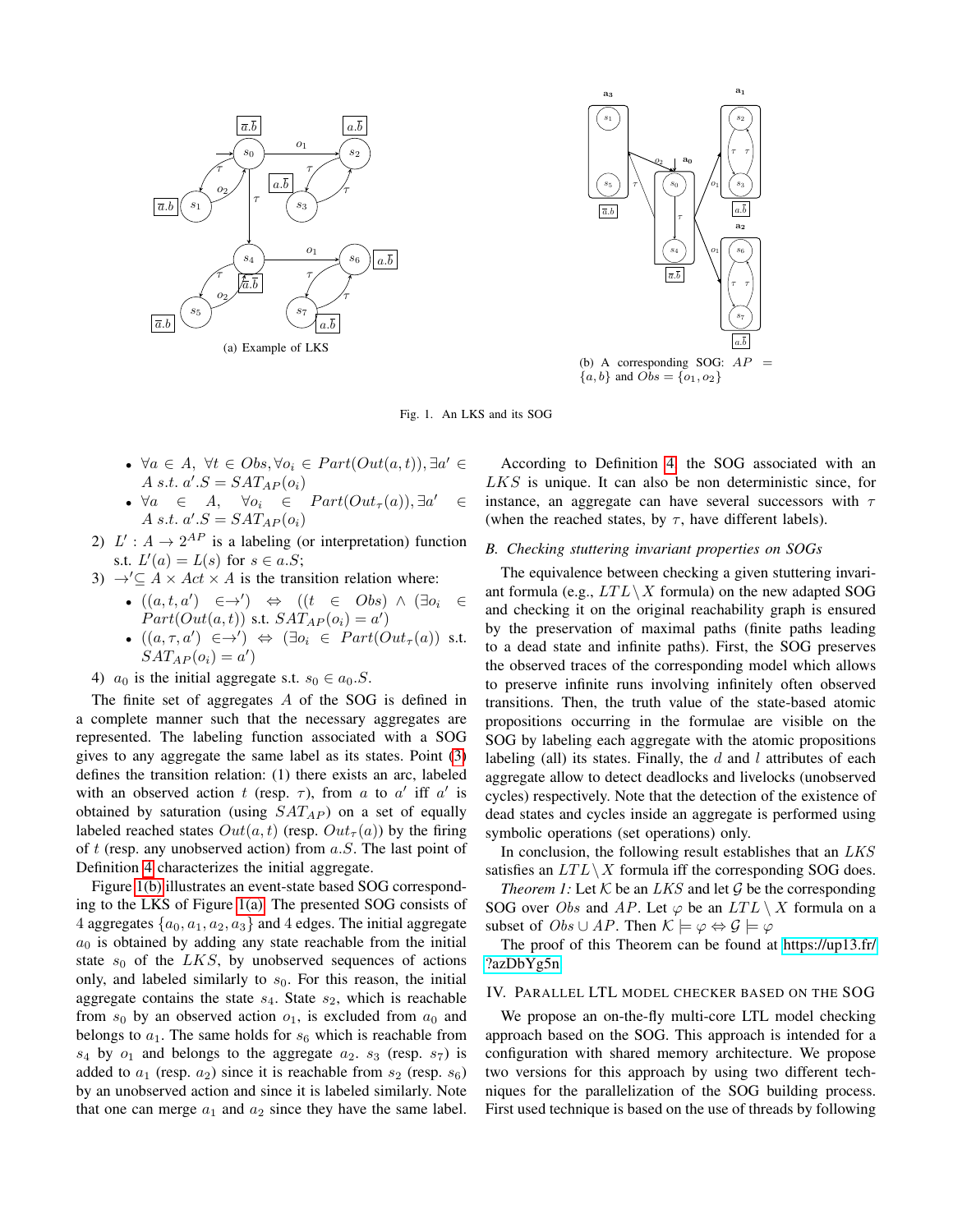the same approach presented in [26]. In this case, parallelism is performed at the level of construction of aggregates by creating a fixed number of threads such that every thread builds some aggregates. Second technique allows a finer parallelism granularity. Indeed, parallelization is performed at the level of the decision diagrams operations by using lock-less data structures and a work-stealing scheduling strategy.

Figure 2 illustrates different steps followed by the proposed model checker according to the two versions of parallelism. The proposed model checker considers an  $LKS$  and an  $LTL$ formula. After building the Büchi automaton of the formula negation, it initiates the parallel construction of the SOG simultaneously with the model checking process (computation of the synchronized product and the emptiness check). The model checker performs model checking in a sequential way while SOG construction is realized in parallel either by using a fixed number of threads to build several aggregates in parallel, or by parallelizing the construction of a single aggregate.

## *A. Parallelization at the level of aggregates*

We recall that, in order to check a property that is expressed by an LTL formula on a given  $LKS$ , the parallel construction of the SOG is simultaneously performed with the model checking. We have two kinds of threads, namely *one model checker thread* and *a set of builder ones*. The model checker thread computes the synchronized product between the LKS representing the SOG and the Büchi automaton of the formula negation. It also performs the emptiness check of the product automaton on-the-fly. The builder threads cooperate simultaneously in order to build a SOG by adopting a dynamic load balancing scheme. For every thread a stack is associated in order to store the aggregates to be processed. A newly aggregate to be generated is pushed into the stack of the builder thread having the minimum load (i.e., the one having least elements in its stack).

Since the computation of the synchronized product and the building of the SOG are performed simultaneously, it is possible that the model checker thread tries to reach nodes of the SOG that are not yet built. For this reason, we add a Boolean attribute to every aggregate to indicate whether its successors are built, or not. By checking the value of this attribute of an aggregate, the model checker thread can check if it is possible to reach the successors of the aggregate, otherwise it has to wait until the attribute of the considered aggregate is updated.

The termination of the model checking algorithm is determined by the model checker thread. It is performed when the emptiness check process is finished, i.e. when the model checker thread terminates, builder threads are forcibly terminated by the model checker thread. The property is then proved to be unsatisfied by the system (an acceptance cycle has been found). If builder threads finish the construction of the SOG before the computation of the emptiness check is completed, only the builder threads terminate, while the model checker thread continues the exploration of the SOG until it determines the truth value of the property.

## *B. Parallelization at the level of decision diagrams operations*

For this algorithm, a finer granularity level of parallelization is proposed for the construction of a SOG during model checking. We exploit parallel LDD operations already implemented in the Sylvan library [13], [37] which is used in the implementation of the SOG construction. The difference between the current and the previous algorithm is parallelism granularity. Indeed, in the previous algorithm, parallelization concerns aggregates construction, whereas the current algorithm performs parallelization at the level of LDD operations through the use of recursive functions. In the previous algorithm, only one thread is responsible of the construction of an aggregate that corresponds to one LDD tree. However, in the current approach, different threads cooperate in order to build one LDD tree that corresponds to an aggregate.

Sylvan is a multi-core decision diagrams library based on the work-stealing framework Lace [38]. Like the majority of work-stealing frameworks, Lace implements task-based parallelism by creating tasks (spawn) and waiting for their completion (sync) to use the results. Parallelization of LDD operations is performed by using lock-less data structures and work-stealing scheduling strategy. The basic idea behind workstealing [39] is to break down a calculation into small tasks. Independent subtasks are stored in queues (work-pools) and idle processors steal tasks from the queues of busy processors. This will allow a processor to always have tasks to perform. The data structures used by Sylvan library are based on the lock-less paradigm, which ensures mutual exclusion and depends on atomic operations.

| <b>Data:</b> agg, dest: Aggregate;                         |
|------------------------------------------------------------|
| s: Stack;                                                  |
| obs tr: Set of actions;                                    |
| 1 obs tr=getFirableObservablelactions(agg);                |
| 2 for every action $t \in obs\_tr$ do                      |
| s.push(t);<br>3                                            |
| <b>SPAWN</b> (ComputeAggregate,get_successor(agg,t));<br>4 |
| while $s$ is not empty do<br>5                             |
| $t = s.pop()$ ;<br>6                                       |
| dest=SYNC(ComputeAggregate);<br>7                          |
| <b>if</b> dest does not exist in the SOG <b>then</b><br>8  |
| $dest. div = isDiv(DEST);$<br>9                            |
| $dest.deadlock = isDeadlock(DEST);$<br>10                  |
| Insert into the SOG the node dest;<br>11                   |
| Insert into the SOG the arc $(agg, t, dest)$ ;<br>12       |
| else<br>13                                                 |
| Insert into the SOG the arc (agg,t,dest)); ;<br>14         |
| <b>Algorithm 1:</b> Aggregate successors using Lace        |

Consider an LTL formula and an LKS. The synchronized product, between the automaton modeling the negation of the formula and the SOG corresponding to the LKS is computed sequentially. However, building an aggregate is performed in parallel. The model checker starts by requesting the parallel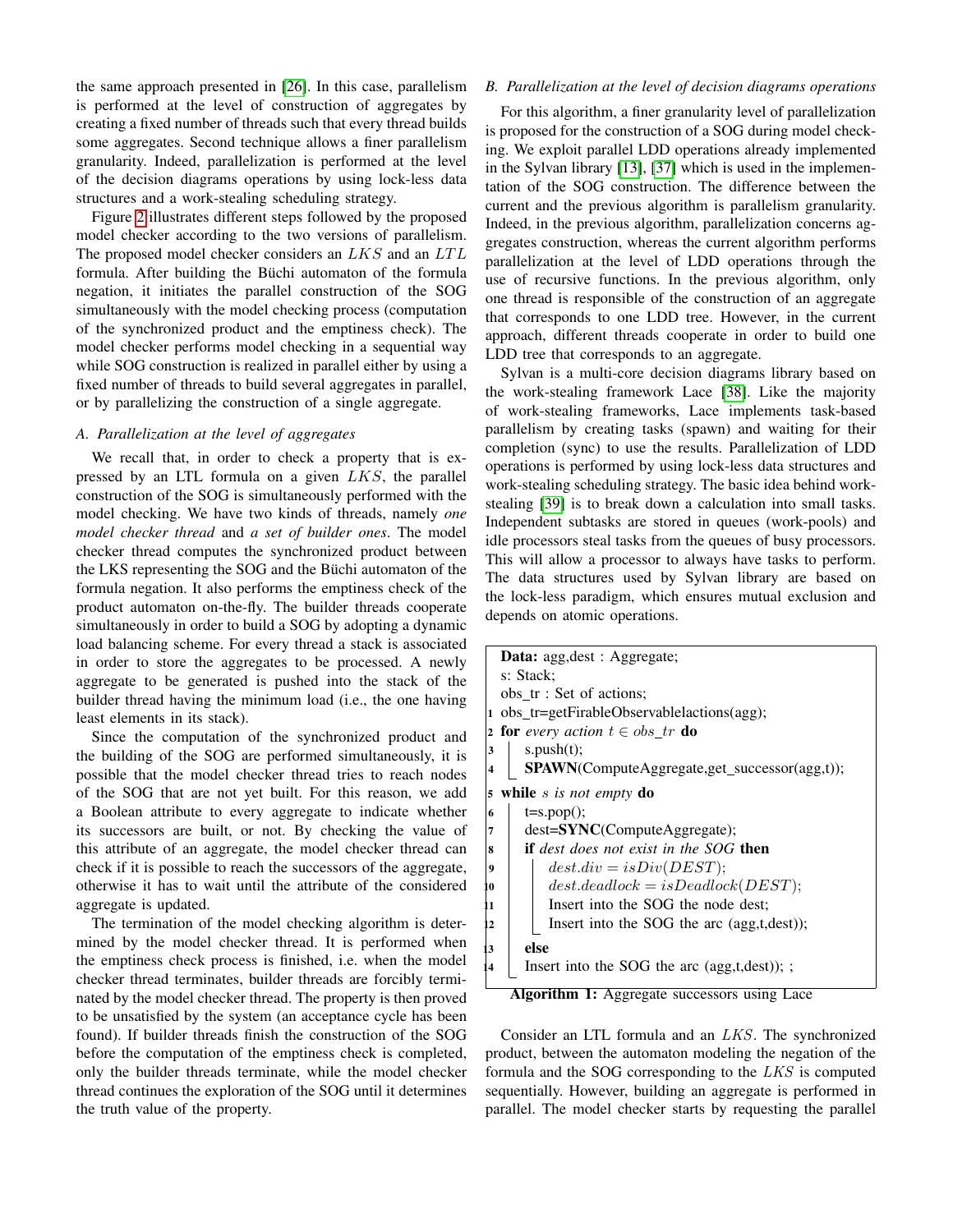

Fig. 2. Posix thread-based parallel LTL model checker using SOGs

construction of the initial aggregate. Then, it processes a loop in which it performs the computation of the synchronized product. In order to advance in the exploration of the SOG from an aggregate, the model checker triggers the construction of all successors of the current aggregate.

As illustrated by Algorithm 1, the construction of an aggregate successors is realized by using Sylvan library. It is initiated by computing enabled observable actions from the considered aggregate. Then, using  $SPAWN$ , for every enabled action  $t$  ( $t$  could be either an observed action, or an unobserved action changing the label of the current aggregate), we create a task for the recursive function ComputeAggregate to compute the aggregate obtained by firing  $t$ . Results are retrieved by calling SPAWN. It is worth noting that ComputeAggregate is in its turn implemented recursively by breaking it down into more small parallel tasks using SPAWN. Further, since tasks are stored in queues with a LIFO (Last In First Out) order, then last created task will be the first one to deliver its results. When a new aggregate is inserted in the SOG, we compute whether it contains a livelock (unobserved cycle) or a deadlock state. An aggregate that has a deadlock (resp.a lovelock) will correspond in the LKS built by the model checker to a node that has deadlock (resp. a livelock) successor that it is always reachable.

#### V. IMPLEMENTATION AND EXPERIMENTATION

### *A. Implementation*

The implementation of the multi-core model checker is based on Spot library [40]. It is an object-oriented model checking library written in C++ that offers a set of building blocks that allow to develop LTL model checkers based on the automata theoretic approach. The chosen model of the

system is a Petri net and the formula can involve places and/or transitions of the model.

The automaton class used by Spot to represent  $\omega$ -automata is called action-based  $\omega$ -automaton (T $\omega A$  for short). As its name implies, the  $T \omega A$  class handles action-based acceptance, but it can emulate state-based acceptance using action-based acceptance by ensuring that all actions leaving an aggregate have the same acceptance set membership. In addition, there is a class, named kripke that can be used to represent an LKS. During model checking, we translate built parts of the SOG to the LKS structure.

The checking algorithm visits the synchronized product of the  $\omega$ -automaton corresponding to the negation of the formula and the LKS corresponding to the SOG. The translation of an LTL formula into an  $\omega$ -automaton is proposed by Spot and it is dedicated to different formalism for the representation of the system to be checked.

Three abstract classes must be specialized to represent the  $\omega$ -automata. The first abstract class defines a state, the second allows to iterate on the successors of a given state and the last one represents the whole  $\omega$ -automaton. In our context, we have derived these classes for implementing a multi-core model checker based on the SOG. It is important to notice that the effective construction of the SOG is driven by the emptiness check algorithm of Spot and it can be managed on-the-fly. In our proposed approach, we have implemented the two aforementioned versions for the parallelization of the construction of the SOG.

In a given state, an atomic proposition associated with a place is satisfied if the place contains at least one token. In this case, the complete set of states corresponding to an aggregate is obtained by applying, until saturation, the transitions relation limited to the actions which do not modify the truth value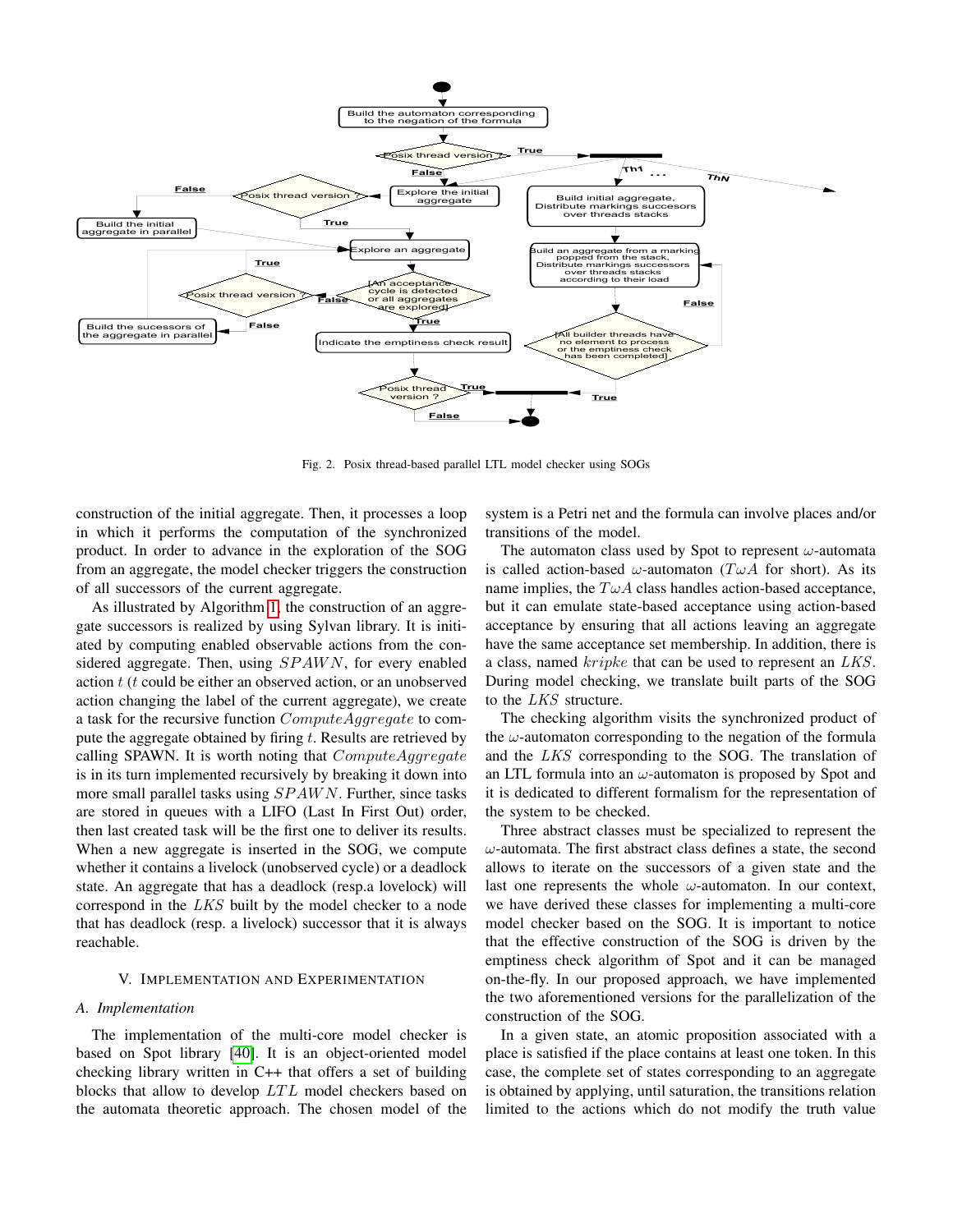

(a) Model robot50







Fig. 3. Comparison of sequential and multi-core (16 cores) performance in pmc-sog

of atomic propositions. Instead of checking this constraint explicitly, we statically restrict the set of Petri net actions to be considered to the ones which do not modify the marking of the places involved in the formula to be checked.

### VI. EXPERIMENTS

The experimental results presented in this section were obtained on Magi cluster<sup>1</sup> of University Sorbonne Paris Nord.

<sup>1</sup><http://magi.univ-paris13.fr/wiki/>

We used the partition COMPUTE which has 40 processors (two Intel Xeon E5-2650 v3 at 2.30GHz) connected by an Infini-Band network, and 64GB of RAM. A total of 5 models from the Model Checking Contest<sup>2</sup> were used in our experiments: *Philosophers* (philo), *RobotManipulation*(robot), *SwimmingPool* (spool), *CircularTrains* (train), and *TokenRing* (ring). The reader can find all the files needed to reproduce our experiments and figures at [https://up13.fr/?azDbYg5n.](https://up13.fr/?azDbYg5n)

We exploit for these experiments a shared memory architecture with 24 cores. We measured the time (in seconds) consumed by the verification of 100 random formulas by progressively increasing the number of cores (1, 8, 16, 24).  $LTL\backslash X$  formulas were generated by the tool randltl<sup>3</sup> and filtered into 50 satisfied and 50 violated properties. All the figures of this section are presented using a logarithmic scale. Each point represents a formula where satisfied properties are green and violated properties are red.

First, we compared the sequential and multi-core performance of our multi-core model checker (pmc-soq). Figure 3 shows the performance comparison when using 1 and 16 cores with models robot50 and spool5 as inputs. As we can observe, the multi-core execution outperforms the sequential one. In fact, the multi-core version manages to verify the formulas where the sequential version reaches a time limit. The same interpretation holds for all our experiments' results.

We then compared the two versions of pmc-sog: the one using POSIX threads (pthreads version) and the one using the work-stealing framework LACE (lace version). Figure 4 shows the comparison of both versions using 16 cores with models robot 50 and spool 5 as inputs. As we can observe, the version with POSIX threads outperforms the version using parallel LDD operations.

Finally, we performed a comparison between our tool (pthreads version) and the LTSmin model checker [41]. LTSmin<sup>4</sup> is an  $LTL/CTL/\mu - \text{calculus}$  model checker that started out as a generic tool set for manipulating labelled transition systems. It accepts inputs in different modeling formalisms, *e.g.* PNML, UPPAAL, DiVinE. For sake of simplicity, we choose the traditional place/transition Petri nets in PNML format, thus we run pnml2lts-mc in our experiments since it is the LTSmin frontend that performs LTL model checking for PNML models. We also adopted the DFS (Depth First Search) algorithm for all approaches. Moreover, we considered only the atomic propositions based on the states because LTSmin is a state based model checker.

We keep all the parameters across the different model checkers the same. Tuning these parameters on a per-model basis could give faster results than presented here. It would, however, say little about the scalability of the core algorithms. Therefore, we decided to leave all parameters the same for all the models. We avoid resizing of the state storage in all cases by increasing the initial hash table size enough for all benchmarked input models.

<sup>2</sup><https://mcc.lip6.fr/models.php>

<sup>3</sup><https://spot.lrde.epita.fr/randltl.html>

<sup>4</sup><https://ltsmin.utwente.nl/>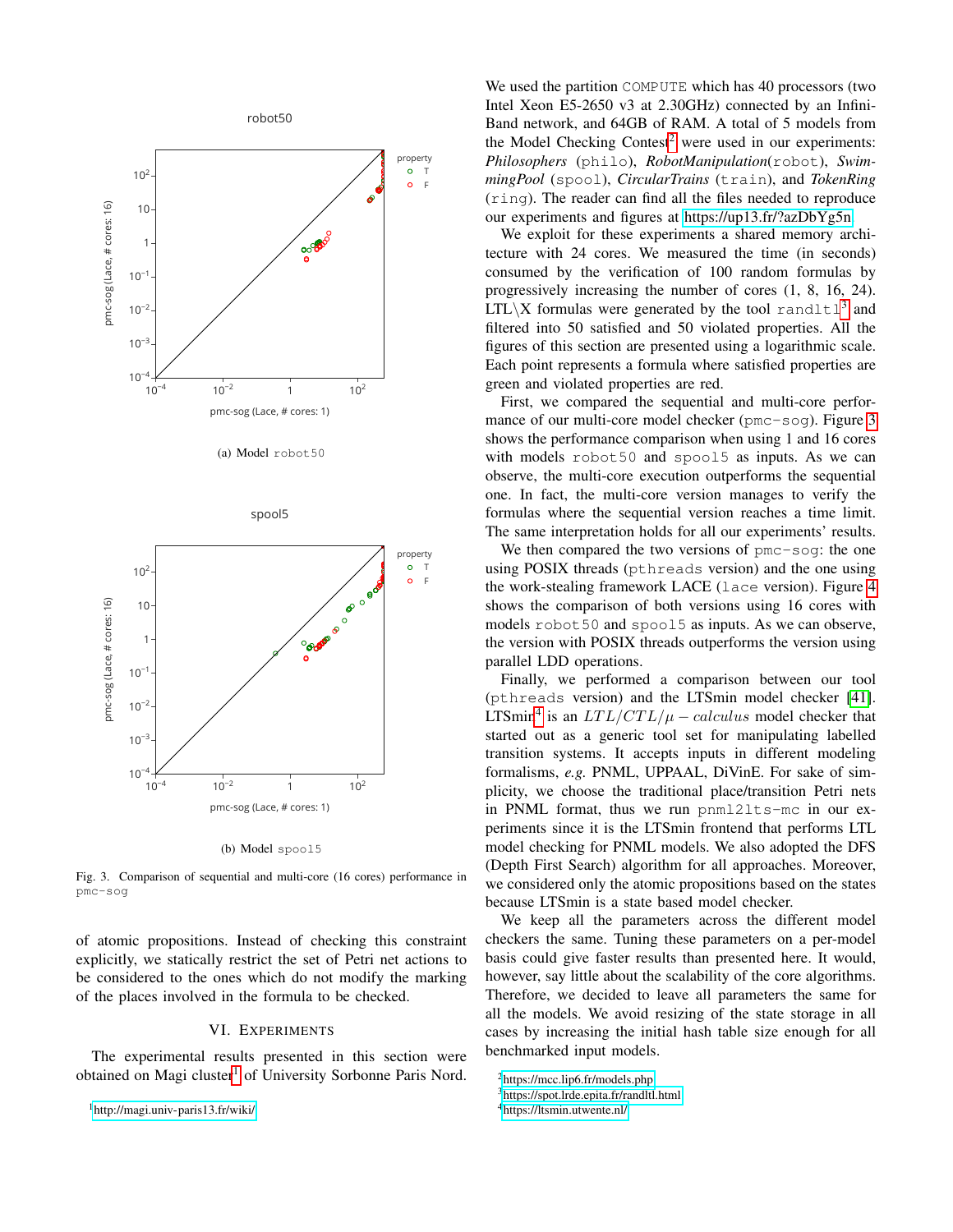

(a) Model robot50 using 16 cores



(b) Model spool5 using 16 cores

Fig. 4. Comparison of lace and pthreads versions of pmc-sog









Fig. 5. Comparison of pmc-sog and pnml2lts-mc using 16 cores

VII. CONCLUSION

## Figure 5 shows a selection of our experimental results. As we can observe, our approach performs better than pnml2lts-mc for several experiments, especially unsatisfied properties. However, no model checker has an absolute advantage over the other for all the experiments: our model checker is the fastest for some models while LTSmin performs better for other cases. It is important to emphasize that our tool is still a prototype and better results could be found in a more mature version.

## In this paper, we proposed an on-the-fly multi-core modelchecker approach for  $LTL\setminus X$  logic based on event-based and state-based symbolic observation graphs. We have proposed two versions using different techniques of parallelization. One is based on the POSIX threads, and the other is based on the work-stealing framework LACE. The emptiness check is performed on-the-fly during the construction of the SOG allowing to reduce the runtime of the model checking process. Experiments show that our approach is competitive in com-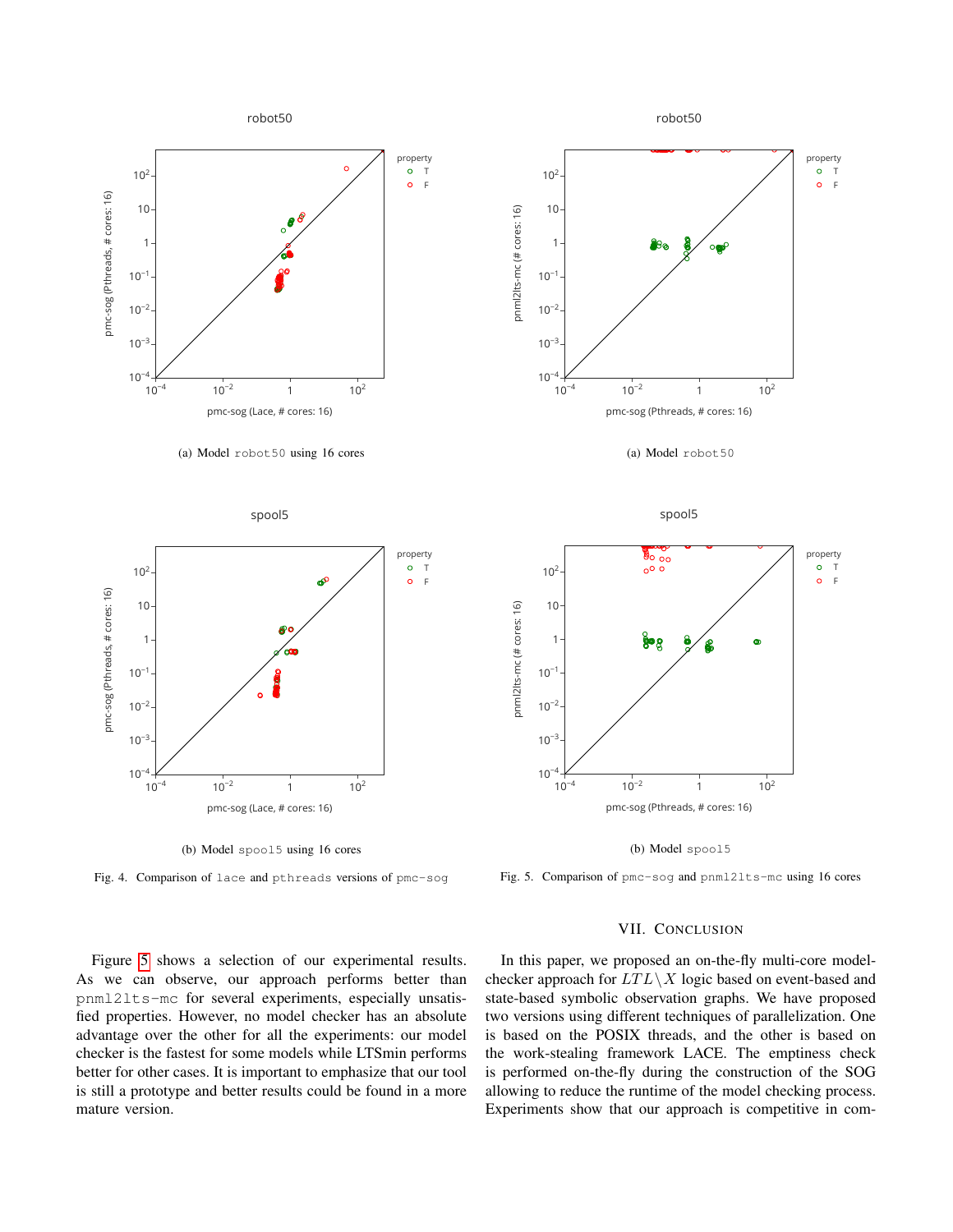parison with the LTSmin although more experiments have to be achieved in order to compare the efficiency of our approach on other significant models and against other model checker tools. Also, we plan to check the behavior of our approach with a BFS-based emptiness check algorithm. Finally, it would be interesting to have a fully parallel approach where the emptiness check process is also parallel (e.g., [42]).

#### **REFERENCES**

- [1] E. M. Clarke, O. Grumberg, and D. Peled, *Model checking*. MIT press, 1999.
- [2] A. Valmari, "The state explosion problem," in *Advanced Course on Petri Nets*. Springer, 1996, pp. 429–528.
- [3] C. Courcoubetis, M. Y. Vardi, P. Wolper, and M. Yannakakis, "Memoryefficient algorithm for the verification of temporal properties," in *Proc. of CAV'90*, ser. LNCS, vol. 531. Springer, 1990, pp. 233–242.
- [4] T. A. Henzinger, O. Kupferman, and M. Y. Vardi, "A space-efficient on-the-fly algorithm for real-time model checking," in *CONCUR*, ser. LNCS, vol. 1119. SV, 1996, pp. 514–529.
- [5] J.-M. Couvreur, "On-the-fly verification of linear temporal logic," in *FM*, ser. LNCS, vol. 1709. SV, 1999, pp. 253–271.
- [6] P. Godefroid and P. Wolper, "A partial approach to model checking," in *Proceedings of Annual IEEE Symposium on Logic in Computer Science, LICS'91*. IEEE, 1991, pp. 406–415.
- [7] G. Bhat and D. Peled, "Adding partial orders to linear temporal logic," in *CONCUR*, ser. LNCS, vol. 1243. SV, 1997, pp. 119–134.
- [8] A. Valmari, "A stubborn attack on state explosion," *Formal Methods in System Design*, vol. 1, no. 4, pp. 297–322, 1992.
- [9] K. Etessami, "Stutter-invariant languages,  $\omega$ -automata, and temporal logic," in *Proc. of CAV'99*, ser. LNCS, vol. 1633. Springer, 1999, pp. 236–248.
- [10] R. Kaivola and A. Valmari, "The weakest compositional semantic equivalence preserving nexttime-less linear temporal logic," in *Proc. of CONCUR'92*, ser. LNCS, vol. 630. Springer, 1992, pp. 207–221.
- [11] H. Hansen, W. Penczek, and A. Valmari, "Stuttering-insensitive automata for on-the-fly detection of livelock properties," in *Proc. of FMICS'02*, ser. Electronic Notes in Theoretical Computer Science, vol. 66(2). Elsevier, 2002.
- [12] R. E. Bryant, "Symbolic boolean manipulation with ordered binarydecision diagrams," *ACM Computing Surveys (CSUR)*, vol. 24, no. 3, pp. 293–318, 1992.
- [13] T. van Dijk and J. van de Pol, "Sylvan: Multi-core decision diagrams," in *International Conference on Tools and Algorithms for the Construction and Analysis of Systems*. Springer, 2015, pp. 677–691.
- [14] K. Fisler, R. Fraer, G. Kamhi, M. Y. Vardi, and Z. Yang, "Is there a best symbolic cycle-detection algorithm?" in *Proc. of TACAS'01*, ser. LNCS, vol. 2031. Springer, 2001, pp. 420–434.
- [15] F. Somenzi, K. Ravi, and R. Bloem, "Analysis of symbolic SCC hull algorithms," in *Proc. of FMCAD'02*, ser. LNCS, vol. 2517. Springer, 2002, pp. 88–105.
- [16] Y. Kesten, A. Pnueli, and L. on Raviv, "Algorithmic verification of linear temporal logic specifications," in *Proc. of ICALP'98*, ser. LNCS, vol. 1443. Springer, 1998, pp. 1–16.
- [17] A. Biere, E. M. Clarke, and Y. Zhu, "Multiple state and single state tableaux for combining local and global model checking," in *Proc. of CSD'99*, ser. LNCS, vol. 1710. Springer, 1999, pp. 163–179.
- [18] S. Haddad, J.-M. Ilié, and K. Klai, "Design and evaluation of a symbolic and abstraction-based model checker," in *International Symposium on Automated Technology for Verification and Analysis*. Springer, 2004, pp. 196–210.
- [19] R. Sebastiani, S. Tonetta, and M. Y. Vardi, "Symbolic systems, explicit properties: on hybrid approches for LTL symbolic model checking," in *Proc. of CAV'05*, ser. LNCS, vol. 3576. Springer, 2005, pp. 350–363.
- [20] K. Klai and D. Poitrenaud, "Mc-sog: An ltl model checker based on symbolic observation graphs," in *International Conference on Applications and Theory of Petri Nets*. Springer, 2008, pp. 288–306.
- [21] J. Barnat, V. Bloemen, A. Duret-Lutz, A. Laarman, L. Petrucci, J. van de Pol, and E. Renault, "Parallel model checking algorithms for lineartime temporal logic," in *Handbook of Parallel Constraint Reasoning*. Springer, 2018, pp. 457–507.
- [22] G. J. Holzmann, "Parallelizing the spin model checker," in *International SPIN Workshop on Model Checking of Software*. Springer, 2012, pp. 155–171.
- [23] I. Filippidis and G. J. Holzmann, "An improvement of the piggyback algorithm for parallel model checking," in *Proceedings of the 2014 International SPIN Symposium on Model Checking of Software*. ACM, 2014, pp. 48–57.
- [24] J. Barnat, L. Brim, and P. Rockai, "Divine 2.0: High-performance model checking," in *2009 International Workshop on High Performance Computational Systems Biology (HiBi 2009)*, 2009, pp. 31–32.
- [25] J. Barnat, L. Brim, V. Havel, J. Havlíček, J. Kriho, M. Lenčo, P. Ročkai, V. Štill, and J. Weiser, "Divine 3.0–an explicit-state model checker for multithreaded c & c++ programs," in *International Conference on Computer Aided Verification*. Springer, 2013, pp. 863–868.
- [26] H. Ouni, K. Klai, C. A. Abid, and B. Zouari, "A parallel construction of the symbolic observation graph: the basis for efficient model checking of concurrent systems," in *SCSS 2017. The 8th International Symposium on Symbolic Computation in Software Science 2017*, ser. EPiC Series in Computing, vol. 45, 2017, pp. 107–119.
- [27] ——, "Parallel symbolic observation graph," in *Ubiquitous Computing and Communications (ISPA/IUCC), 2017 IEEE International Symposium on Parallel and Distributed Processing with Applications and 2017 IEEE International Conference on*. IEEE, 2017, pp. 770–777.
- [28] ——, "Reducing time and/or memory consumption of the sog construction in a parallel context," in *Ubiquitous Computing and Communications (ISPA/IUCC), 2018 IEEE International Symposium on Parallel and Distributed Processing with Applications*. IEEE, 2018.
- [29] ——, "Towards parallel verification of concurrent systems using the symbolic observation graph," in *2019 19th International Conference on Application of Concurrency to System Design (ACSD)*. IEEE, 2019, pp. 23–32.
- [30] Z. Tao, G. von Bochmann, and R. Dssouli, "Verification and diagnosis of testing equivalence and reduction relation," in *Proceedings of International Conference on Network Protocols*. IEEE, 1995, pp. 14–21.
- [31] R. Kaivola and A. Valmari, "The weakest compositional semantic equivalence preserving nexttime-less linear temporal logic," in *International Conference on Concurrency Theory*. Springer, 1992, pp. 207–221.
- [32] J. Geldenhuys and A. Valmari, "Techniques for smaller intermediary bdds," in *International Conference on Concurrency Theory*. Springer, 2001, pp. 233–247.
- [33] K. Klai and L. Petrucci, "Modular construction of the symbolic observation graph," in *ACSD*. IEEE, 2008, pp. 88–97.
- [34] A. Duret-Lutz, K. Klai, D. Poitrenaud, and Y. Thierry-Mieg, "Self-loop aggregation product - a new hybrid approach to on-the-fly ltl model checking," in *Automated Technology for Verification and Analysis, 9th International Symposium, ATVA 2011.*, ser. Lecture Notes in Computer Science, vol. 6996, 2011, pp. 336–350.
- [35] E. M. Clarke, O. Grumberg, and D. A. Peled, *Model Checking*. The MIT Press, 2000.
- [36] K. Klai, S. Tata, and J. Desel, "Symbolic abstraction and deadlockfreeness verification of inter-enterprise processes," *Data & Knowledge Engineering*, vol. 70, no. 5, pp. 467–482, 2011.
- [37] T. van Dijk and J. van de Pol, "Sylvan: multi-core framework for decision diagrams," *International Journal on Software Tools for Technology Transfer*, pp. 1–22, 2016.
- [38] T. van Dijk and J. C. van de Pol, "Lace: non-blocking split deque for work-stealing," in *European Conference on Parallel Processing*. Springer, 2014, pp. 206–217.
- [39] R. D. Blumofe and C. E. Leiserson, "Scheduling multithreaded computations by work stealing," *Journal of the ACM (JACM)*, vol. 46, no. 5, pp. 720–748, 1999.
- [40] A. Duret-Lutz, A. Lewkowicz, A. Fauchille, T. Michaud, E. Renault, and L. Xu, "Spot 2.0—a framework for ltl and  $\omega$ -automata manipulation," in *International Symposium on Automated Technology for Verification and Analysis*. Springer, 2016, pp. 122–129.
- [41] G. Kant, A. Laarman, J. Meijer, J. van de Pol, S. Blom, and T. van Dijk, "Ltsmin: high-performance language-independent model checking," in *International Conference on Tools and Algorithms for the Construction and Analysis of Systems*. Springer, 2015, pp. 692–707.
- [42] S. Evangelista, L. M. Kristensen, and L. Petrucci, "Multi-threaded explicit state space exploration with state reconstruction," in *International Symposium on Automated Technology for Verification and Analysis*. Springer, 2013, pp. 208–223.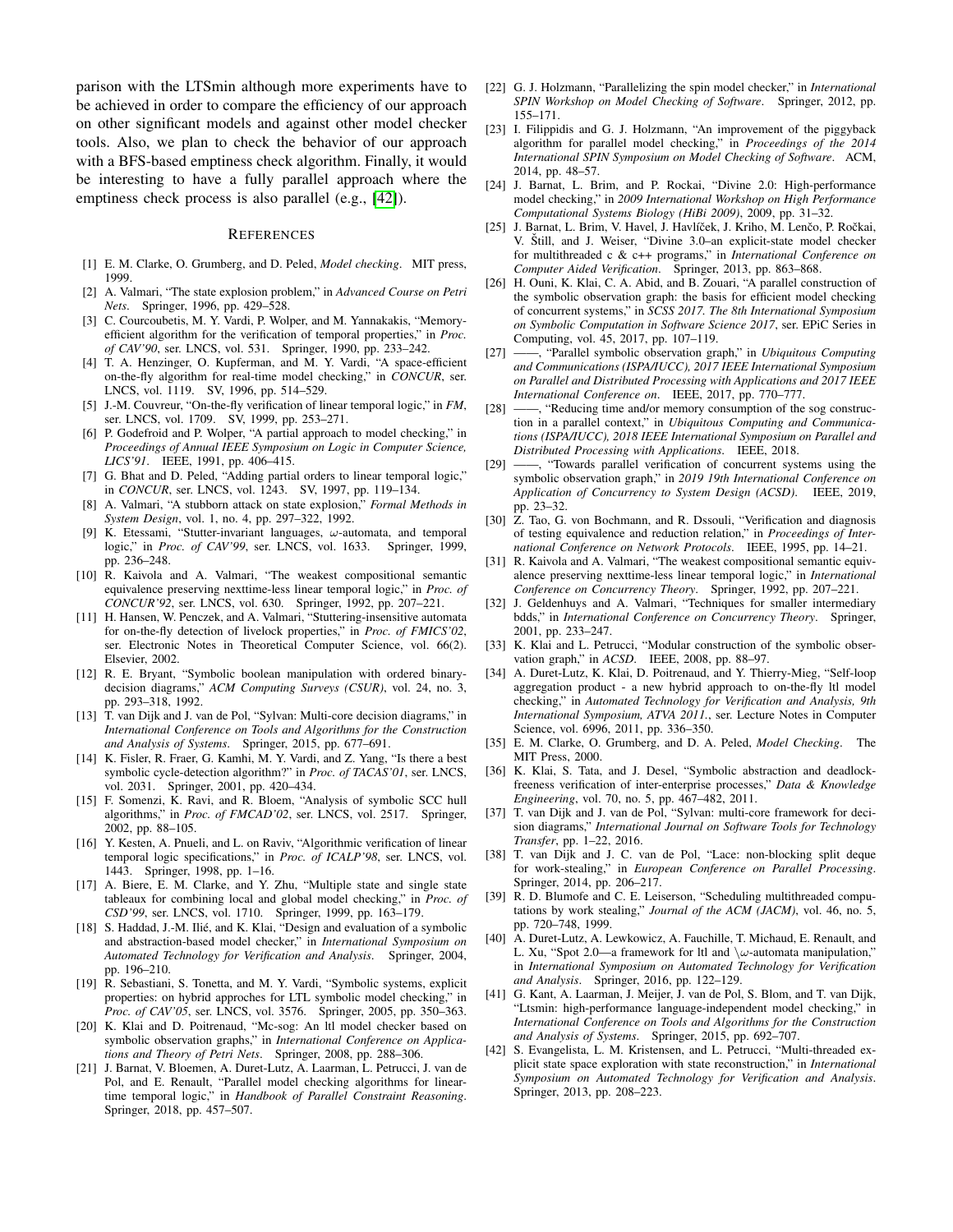## APPENDIX

## *A. Proof of Theorem 1*

To prove Theorem 1, we will prove that the SOG preserves the maximal paths of the corresponding LKS. We recall that maximal paths (of finite systems) are any path  $\pi$  satisfying one of the following requirements:

- 1)  $\pi = s_0 \xrightarrow{t_1} s_1 \xrightarrow{t_2} \cdots \xrightarrow{t_n} s_n$  such that  $s_n$  is a dead marking
- 2)  $\pi$  =  $s_0 \xrightarrow{t_1} \cdots \xrightarrow{t_l} s_l \xrightarrow{t_{l+1}} \cdots \xrightarrow{t_n} s_n$  such that  $s_l \stackrel{t_{l+1}}{\longrightarrow} \cdots \stackrel{t_n}{\longrightarrow} s_n$  is a circuit.

Before giving the proof of the preservation of maximal paths, let us present two lemmas about the correspondence between paths of  $K$  and those of  $G$ .

*Lemma 1:* Let  $\pi = s_1 \xrightarrow{t_2} s_2 \xrightarrow{t_3} \cdots \xrightarrow{t_n} s_n$  be a path of N and  $a_1$  be an aggregate of G such that  $s_1 \in a_1$ . Then, there exists a path  $a_1 \xrightarrow{t_2^r} a_2 \xrightarrow{t_3^r} \cdots \xrightarrow{t_l^r} a_l$  of G and a strictly increasing sequence of integers  $i_1 = 1 < i_2 < \cdots < i_{l+1}$  $n+1$  satisfying  $\{s_{i_k}, s_{i_k+1}, \cdots, s_{i_{k+1}-1}\} \subseteq a_k$  for all  $1 \leq$  $k \leq l$ .

*Proof 1:* We proceed by induction on the length of  $\pi$ . If  $n = 1$ , knowing that  $s_1 \in a_1$  concludes the proof. Let  $n > 1$  and assume that  $a_1 \xrightarrow{t'_2} a_2 \xrightarrow{t'_3} \cdots \xrightarrow{t'_{l-1}} a_{l-1}$  and  $i_1, \dots, i_l$  correspond to the terms of the lemma for the path  $s_1 \xrightarrow{t_2} s_2 \xrightarrow{t_3} \cdots \xrightarrow{t_{n-1}} s_{n-1}$ . Then,  $s_{n-1} \in a_{l-1}$ . Let us distinguish two cases.

(i) If  $t_n \in UnObs \wedge L(s_{n-1}) = L(s_n)$  then, by definition of aggregates,  $s_n \in a_{l-1}$ . Thus both the path  $a_1 \frac{t'_2}{2} a_2 \frac{t'_3}{3} \cdots \frac{t'_{l-1}}{l} a_{l-1}$  and the sequence  $i_1, \dots, i_l$  for the path of length  $n - 1$  stand for the path of length n as well.

(ii) If  $t_n \in Obs \vee L(s_{n-1}) \neq L(s_n)$  then, since  $s_{n-1} \xrightarrow{t_n} s_n$ , there exists (by definition of the SOG) an aggregate  $a_l$ such that  $a_{l-1} \stackrel{t_n}{\longrightarrow} a_l$  and  $s_n \in a_l$ . As a consequence, the path  $a_1 \frac{t'_2}{2} a_2 \frac{t'_3}{3} \cdots \frac{t_{l-1}}{l} a_{l-1} \frac{t'_l = t_n}{3} a_l$  and the sequence  $i_1, \dots, i_l, i_l + 1$  satisfy the proposition.

The next lemma shows that the inverse also holds.

*Lemma* 2: Let  $\pi$  =  $\stackrel{t_2}{\longrightarrow} a_2 \stackrel{t_3}{\longrightarrow} \cdots \stackrel{t_n}{\longrightarrow} a_n$ be a path of  $G$ . Then, there exists a path  $s_1 \xrightarrow{\sigma_1} s'_1 \xrightarrow{\bar{t}_2} s_2 \xrightarrow{\sigma_2} s'_2 \xrightarrow{t_3} \cdots \xrightarrow{t_n} s_n \xrightarrow{\sigma_n} s'_n$  of N s.t.,  $\forall i = 1...n, \sigma_i \in UnObs^*, s_i, s'_i$  belong to  $a_i.S$  and all the traversed states from  $s_i$  and  $s'_i$  by firing  $\sigma_i$  have the same label (the same truth value of state-based atomic propositions).

*Proof 2:*

Let  $\pi = a_1 \xrightarrow{t_2} a_2 \xrightarrow{t_3} \cdots \xrightarrow{t_n} a_n$  be a path of G. First, let us define the four following functions related to  $\pi$  and any aggregate  $a_i$  of  $\pi$ , for  $i = 1 \dots n$ .

\n- \n
$$
In_{\pi}(a_i) = \n\begin{cases}\n\{s' \in a_i.S \mid \exists s \in a_{i-1} : s \xrightarrow{t_i} s'\} & \text{if } i \neq 1; \\
Out_{\pi}(a_i) & \text{otherwise.}\n\end{cases}
$$
\n
\n- \n
$$
Out_{\pi}(a_i) = \n\begin{cases}\n\{s \in a_i.S \mid s \xrightarrow{t_i} \} & \text{if } i \neq n; \\
In_{\pi}(a_i) & \text{otherwise.}\n\end{cases}
$$
\n
\n- \n
$$
\{s \in In_{\pi}(a_i) \mid \exists s' \in Candidate'(a_i),\}
$$
\n
\n

• 
$$
candidate_{\pi}(a_i) = \begin{cases} \frac{1}{2}\sigma \in UnObs^* : s \stackrel{\sigma}{\longrightarrow} s' \\ \frac{1}{2}\sigma \in UnObs^* : s \stackrel{\sigma}{\longrightarrow} s' \text{ if } i \neq 1; \\ \text{Candidate}'_{\pi}(a_i) \text{ otherwise.} \end{cases}
$$

• 
$$
Candidate'_{\pi}(a_i) = \begin{cases} \{s \in Out_{\pi}(a_i) \mid \\ \exists s' \in Candidate(a_{i+1}), s^{\frac{t_{i+1}}{2}}s' \} \\ \text{if } i \neq n; \\ \text{Candidate}_{\pi}(a_i) \text{ otherwise.} \end{cases}
$$

Informally,  $In_{\pi}(a_i)$  (for  $i = 2...n$ ) represents the set of *input* states of aggregate  $a_i$  that are immediately reached by firing  $t_i$  from states in  $a_{i-1}$ . All the states of  $a_i$  are then obtained by adding the successors of this set of states by unobservable sequences, while having the same truth values of the state-based atomic propositions. For the first aggregate,  $In_{\pi}(a_1)$  is the set of *output* states  $Out_{\pi}(a_1)$  i.e., the states in  $a_1.S$  enabling  $t_2$ . The same holds for  $Out_\pi(a_i)$ , for any  $i = 1 \dots n - 1$  i.e., it contains states enabling action  $t_{i+1}$ . For  $a_n$ ,  $Out_\pi(a_n) = In_\pi(a_n)$ .

Sets  $Candidate_{\pi}(a_i)$  and  $Candidate'_{\pi}(a_i)$ , for  $i = 1...n$ represent sets of states from which the states  $s_i$  and  $s'_i$ could be chosen, respectively, in order to build the path  $s_1 \xrightarrow{\sigma_1} s'_1 \xrightarrow{t_2} s_2 \xrightarrow{\sigma_2} s'_2 \xrightarrow{t_3} \cdots \xrightarrow{t_n} s_n \xrightarrow{\sigma_n} s'_n$  in a reverse order (starting from the end). In fact,  $s'_n = s_n$  can be first chosen from  $Candidate_{\pi}(a_n) = In_{\pi}(a_n)$ . Then  $s'_{n-1}$  is obtained from *Candidate'<sub>π</sub>*( $a_{n-1}$ ) i.e. states in  $a_{n-1}.S$  enabling  $t_n$ and thus leading to  $Candidate_{\pi}(a_n)$ .  $s_{n-1}$  can be chosen from  $Candidate_{\pi}(a_{n-1})$  i.e. to reach  $Candidate'_{\pi}(a_{n-1})$  by unobservable actions only (and without traversing a differently labeled state), ... and so on.

We are now in position to study the correspondence between maximal paths to prove Theorem 1 through two new lemmas. *Lemma 3:* Let  $\pi = s_0 \frac{t_1}{\cdots} \cdots \frac{t_n}{\cdots} s_n$  be a maximal path of K. Then, there exists a maximal path  $\pi' = a_0 \frac{t'_1}{\cdots} \cdots \frac{t'_l}{\cdots} a_l$  of G such that there exists a sequence of integers  $i_0 = 0 < i_1$  $\cdots < i_{l+1} = n+1$  satisfying  $\{s_{i_k}, s_{i_k+1}, \cdots, s_{i_{k+1}-1}\}$  ⊆  $a_k$ for all  $0 \leq k \leq l$ .

*Proof 3:* If  $s_n$  is a dead marking then knowing that  $s_0 \in a_0$  and using Lemma 1, we can construct a path  $\pi' = a_0 \frac{t'_1}{t_1} a_1 \cdots \frac{t'_l}{t_l} a_l$  and the associated integer sequence corresponding to  $\pi$ . Because the last visited state of  $\pi$  belongs to  $a_l$ , the dead attribute of  $a_l$  is necessarily equal to true and  $\pi'$  is then a maximal path of the SOG.

Now, if  $s_n$  is not a dead marking then, one can decompose  $\pi$  as follows:  $\pi = \pi_1 \pi_2$  s.t.  $\pi_1 = s_0 \xrightarrow{t_1} s_1 \rightarrow \cdots \xrightarrow{t_{k-1}} s_k$ and  $\pi_2 = s_k \xrightarrow{t_{k+1}} \cdots \xrightarrow{t_n} s_k$  s.t.,  $\pi_2$  is a circuit. Once again, applying Lemma 1 from  $s_0$ , one can construct a path  $\pi'_1$  =  $a_0 \frac{t'_1}{t'_2} a_1 \frac{t'_2}{t'_3} \cdots a_m$  corresponding to  $\pi_1$ . The path in  $\mathcal G$  associated with  $\pi'_2$  can be also constructed applying the same lemma. However, this path must be constructed from  $a_m$  to which belongs  $s_k$ .  $\pi_1$  and  $\pi_2$  can be chosen as follows:

1) If  $\pi_2$  involves unobserved actions and all traversed states (by  $\pi_2$ ) have the same truth value of state-based atomic propositions, then  $\pi_2$  is a cycle inside aggregate  $a_m$  and the *live* attribute (cycle) of  $a_m$  is necessarily set to true. 2) otherwise (i.e. either  $\pi_2$  involves observed actions, or unobserved actions that change the truth value of statebased atomic propositions), then we chose the subpaths such that  $t_{k+1}$  as an observed action, or an unobserved one s.t.  $(L)(s_k) \neq (L)(s_{k+1})$ . By definition of the SOG,